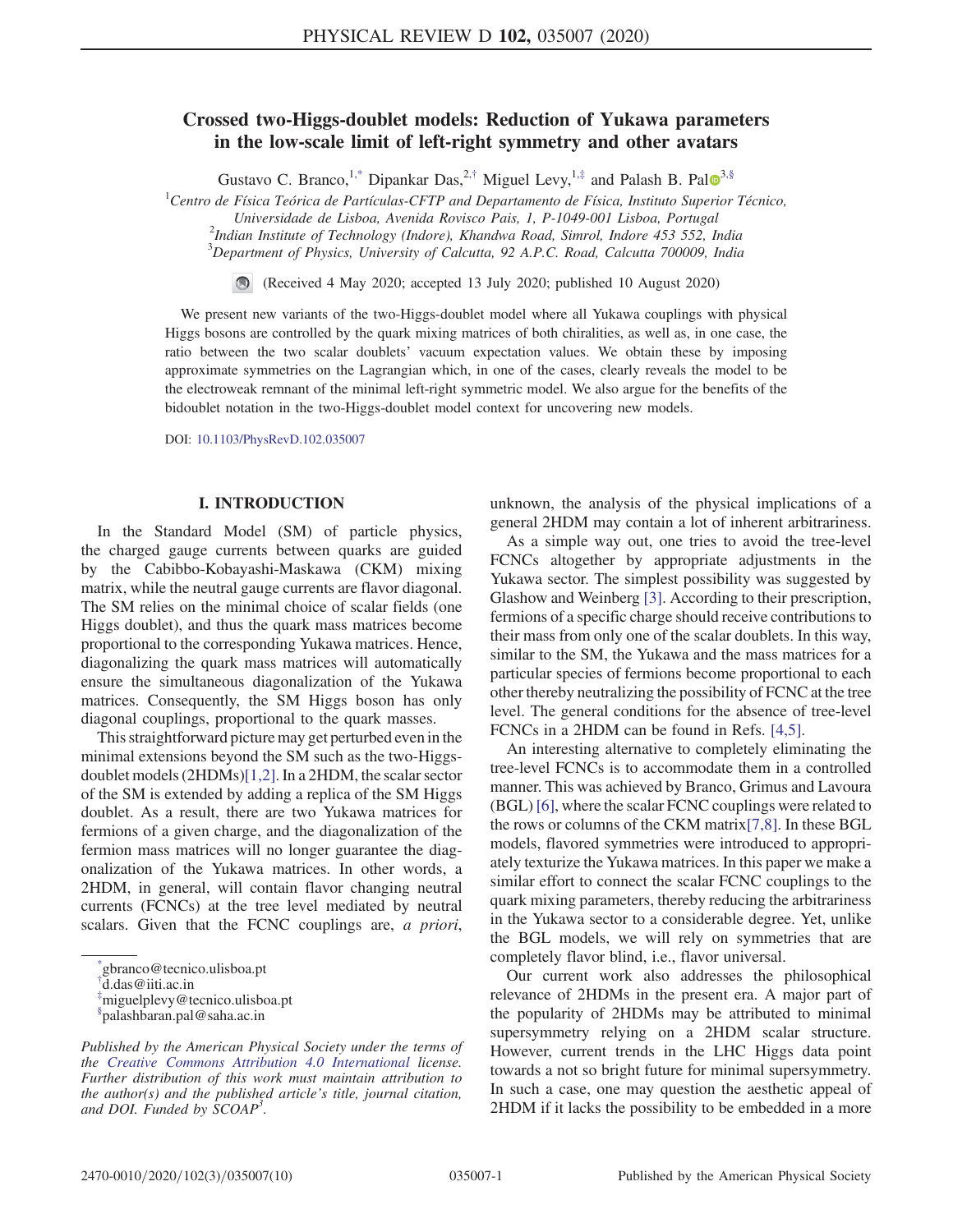elegant theory. However, a less known fact is that the minimal left-right symmetric model (LRSM) also results in a 2HDM Yukawa structure at the electroweak (EW) scale [9]. As we will show, such a 2HDM is very different from its canonical counterparts and can have quite distinct implications.

This article will be organized as follows. In Sec. II we present a brief overview of the Yukawa sector in a general 2HDM, following the usual conventions. In Sec. III an alternative notation for the study 2HDMs is shown. This is the usual notation of the LRSM, which helps the connection between 2HDM and LRSM become clear. This notation is particularly helpful in uncovering new models, which is done in Sec. IV. We include a phenomenological analysis in Sec. V. Lastly, we summarize our findings in Sec. VI.

# II. YUKAWA SECTOR IN 2HDM: SOME GENERALITIES

#### A. Quark masses, mixings and couplings

We denote the quark fields in the original Lagrangian with primes:

$$
Q'_L = \begin{pmatrix} u'_L \\ d'_L \end{pmatrix}, \qquad u'_R, \qquad d'_R, \qquad (1)
$$

where the generation index is suppressed. The Higgs boson multiplets  $\phi_1$  and  $\phi_2$  have a hypercharge assignment that yields the following general Yukawa couplings:

$$
-\mathcal{L}_Y = \sum_{a=1}^2 \left[ \bar{Q}'_L \Gamma_a \phi_a d'_R + \bar{Q}'_L \Delta_a \tilde{\phi}_a u'_R \right] + \text{H.c.,} \quad (2)
$$

where  $\Gamma_a$  and  $\Delta_a$  denote matrices in the generation space, and

$$
\tilde{\phi}_a = i\sigma_2 \phi_a^*.
$$
\n(3)

After spontaneous symmetry breaking, we decompose the two  $\widehat{SU}(2)_L$  scalar doublets in their component form as follows:

$$
\phi_a = \frac{1}{\sqrt{2}} \begin{pmatrix} \sqrt{2}w_a^+ \\ v_a + h_a + iz_a \end{pmatrix}, \qquad (a = 1, 2). \tag{4}
$$

We will assume that the vacuum expectation values (VEVs)  $v_1$  and  $v_2$  are real, and will use the notations

$$
v = \sqrt{v_1^2 + v_2^2},\tag{5}
$$

$$
\tan \beta = v_2/v_1. \tag{6}
$$

After the spontaneous breaking of the gauge symmetry, the quarks become massive. The mass matrices are given by

$$
M_d = \frac{1}{\sqrt{2}} (\Gamma_1 v_1 + \Gamma_2 v_2),
$$
 (7a)

$$
M_u = \frac{1}{\sqrt{2}} (\Delta_1 v_1 + \Delta_2 v_2).
$$
 (7b)

These can be diagonalized through biunitary transformations:

$$
U_{dL}^{\dagger} M_d U_{dR} = D_d = \text{diag}(m_d, m_s, m_b), \quad (8a)
$$

$$
U_{uL}^{\dagger} M_u U_{uR} = D_u = \text{diag}(m_u, m_c, m_t). \tag{8b}
$$

As a result, by writing the charged current couplings of quarks in terms of the physical fields, the combination

$$
V_L = U_{uL}^\dagger U_{dL} \tag{9}
$$

emerges. This is the CKM matrix. Similarly, we can define a mixing matrix for the right-handed quarks:

$$
V_R = U_{uR}^\dagger U_{dR}.\tag{10}
$$

Our aim in this paper is to search for models in which the Higgs couplings to quarks are entirely determined by  $V_L$ and  $V_R$ .

In order to discuss the Yukawa couplings, we first summarize the spectrum of the scalar bosons. The charged  $(\omega^{\pm})$  and the neutral  $(\zeta)$  Goldstone bosons can be extracted using the following rotations:

$$
\begin{pmatrix}\n\omega^{\pm} \\
H^{\pm}\n\end{pmatrix} = \begin{pmatrix}\n\cos \beta & \sin \beta \\
-\sin \beta & \cos \beta\n\end{pmatrix} \begin{pmatrix}\n\omega_1^{\pm} \\
\omega_2^{\pm}\n\end{pmatrix},
$$
\n
$$
\begin{pmatrix}\n\zeta \\
A\n\end{pmatrix} = \begin{pmatrix}\n\cos \beta & \sin \beta \\
-\sin \beta & \cos \beta\n\end{pmatrix} \begin{pmatrix}\nz_1 \\
z_2\n\end{pmatrix},
$$
\n(11)

where  $H^{\pm}$  and A stand for the physical charged scalar and pseudoscalar respectively. In the CP even sector, we apply the same rotation to obtain

$$
\begin{pmatrix} H_0 \\ S \end{pmatrix} = \begin{pmatrix} \cos \beta & \sin \beta \\ -\sin \beta & \cos \beta \end{pmatrix} \begin{pmatrix} h_1 \\ h_2 \end{pmatrix}.
$$
 (12)

The states  $H_0$  and S are not mass eigenstates in general. However, in the alignment limit [10–13], they become physical scalars and  $H_0$  can be readily identified with Higgs scalar observed at the LHC because it possesses SM-like couplings at the tree level. Thus the quark couplings of  $H_0$ are entirely flavor diagonal. Without the assumption of the alignment limit, the mass eigenstates would be superpositions of  $H_0$  and S, controlled by the parameters of the scalar potential. Hence, the quark couplings of the lightest scalar field would not be flavor diagonal due to the  $H_0$ -S mixture. Nonetheless, assuming the alignment limit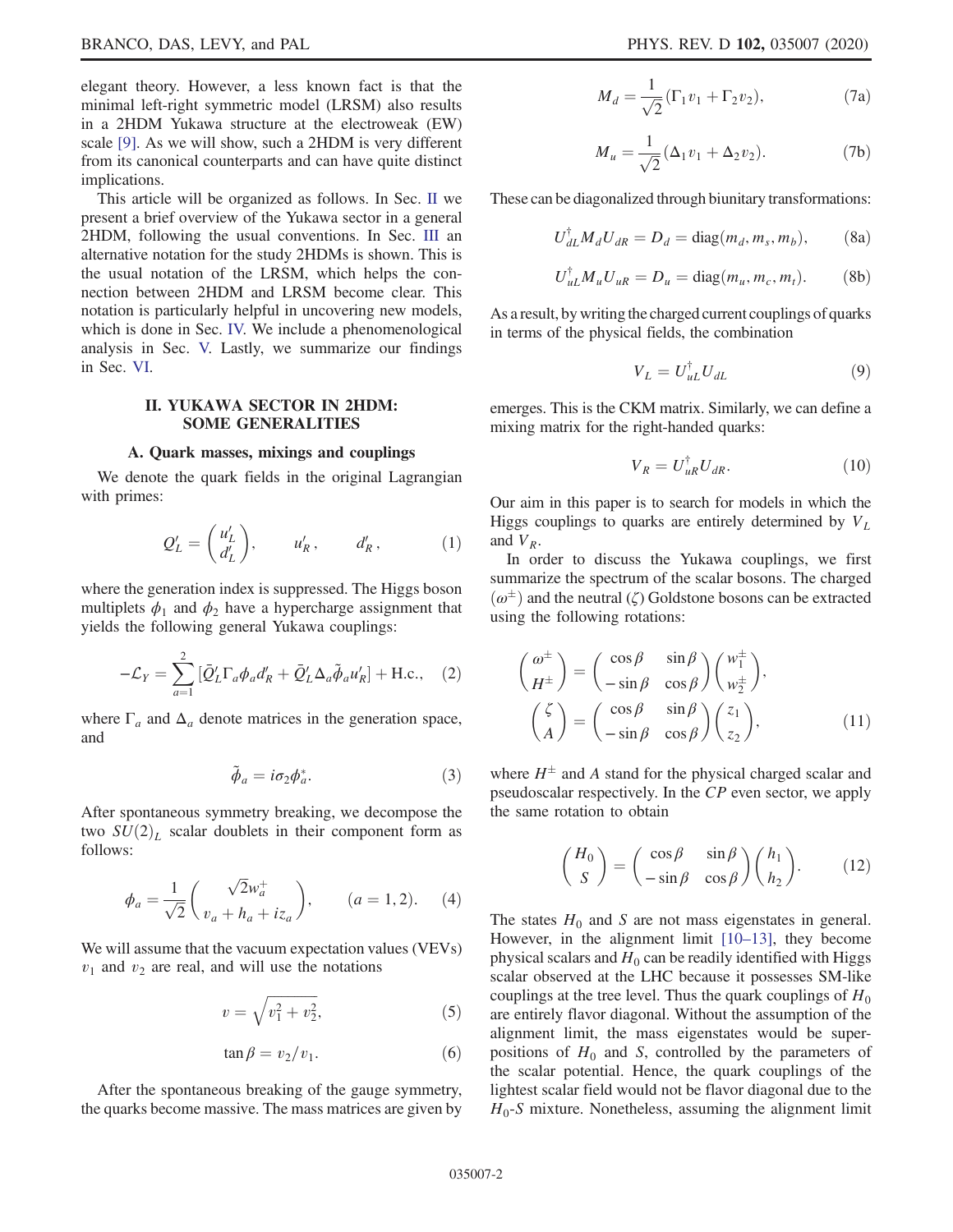holds, only the other neutral scalars, S and A, can have flavor-changing couplings to quarks, which will be an important theme in the subsequent discussion.

It has been shown [14] that it is convenient to define two matrices  $N_d$  and  $N_u$  as

$$
N_d = \frac{1}{\sqrt{2}} U_{dL}^{\dagger} (\sin \beta \Gamma_1 - \cos \beta \Gamma_2) U_{dR}, \qquad (13a)
$$

$$
N_u = \frac{1}{\sqrt{2}} U_{uL}^{\dagger} (\sin \beta \Delta_1 - \cos \beta \Delta_2) U_{uR}, \qquad (13b)
$$

whereby the quark couplings to the different Higgs bosons can be written in the form

$$
-\mathcal{L}_Y = \sqrt{2} [\bar{u}(N_u^{\dagger} V_L P_L - V_L N_d P_R) dH^+ + \text{H.c.}]
$$
  
+ 
$$
\frac{1}{v} (\bar{u}D_u u + \bar{d}D_d d) H_0
$$
  
- 
$$
S{\bar{d}(N_d P_R + N_d^{\dagger} P_L) d + \bar{u}(N_u P_R + N_u^{\dagger} P_L) u}
$$
  
- 
$$
iA{\bar{d}(N_d P_R - N_d^{\dagger} P_L) d - \bar{u}(N_u P_R - N_u^{\dagger} P_L) u},
$$
  
(13c)

where  $P_L$  and  $P_R$  are the chirality projection operators.

## B. Reducible Yukawa couplings

From Eq. (13), we see that the couplings of the Higgs bosons depend on the four diagonalizing matrices  $U_{uL}$ ,  $U_{dI}$ ,  $U_{uR}$  and  $U_{dR}$ , as well as the matrices that appear in the Yukawa couplings. We now show that there is a class of models in which the Yukawa couplings are reducible, by which we mean that the couplings are completely specified by the quark masses, and the left and right CKM matrices,  $V_L$  and  $V_R$ . The only dependence to the parameters of the Higgs potential is through the implicit dependence on the angle  $\beta$ . Clearly, this requires  $N_d$  and  $N_u$  to be able to be written in terms of  $V_L$  and  $V_R$ , apart from possible numerical factors.

The key to this reduction lies in the following observation. Suppose, in a given model, it is possible to write

$$
\sin \beta \Gamma_1 - \cos \beta \Gamma_2 = \frac{\sqrt{2}}{v} (A_d M_d + B_d M_u), \quad (14a)
$$

$$
\sin \beta \Delta_1 - \cos \beta \Delta_2 = \frac{\sqrt{2}}{v} (A_u M_u + B_u M_d), \quad (14b)
$$

with the numerical factors  $A_d$ ,  $B_d$ ,  $A_u$ ,  $B_u$ . Then Eq. (13a) can be rewritten as

$$
N_d = \frac{1}{v} U_{dL}^{\dagger} (A_d M_d + B_d M_u) U_{dR}
$$
  
=  $\frac{1}{v} (A_d D_d + B_d V_L^{\dagger} D_u V_R).$  (15a)

Similarly, from Eq. (13b) one obtains

$$
N_{u} = \frac{1}{v} (A_{u} D_{u} + B_{u} V_{L} D_{d} V_{R}^{\dagger}).
$$
 (15b)

Therefore, Yukawa couplings will be completely determined by the quark masses and mixing matrices if Eq. (14) holds.

However, it should be clear that it is not possible to write relations of the form of Eq. (14) in the most general case. Four independent matrices,  $\Gamma_a$  and  $\Delta_a$  for  $a = 1, 2$ , cannot be written in terms of two matrices  $M_d$  and  $M_u$ . Therefore, it is necessary to have only two independent Yukawa matrices. In order to achieve this goal, it is necessary to introduce some condition to restrict the Yukawa matrices. Later in this paper, we discuss some such relations, and the resulting Yukawa couplings.

We noticed in Eq. (13c) that the couplings of the neutral Higgs bosons,  $S$  and  $A$ , to the up-type and down-type quarks are governed by the matrices  $N_u$  and  $N_d$  respectively. From Eq. (15), we see that the parts  $A_u$  and  $A_d$  are proportional to the diagonal mass matrices in the respective sector, and are therefore flavor diagonal. Thus, FCNC occurs only through the parts  $B_u$  and  $B_d$ , and are absent in a model where these parts vanish. In such models, the Higgs couplings are even independent of the quark mixing matrices. The conventional type-I and type-II 2HDMs constitute examples of this category, which will be discussed in Sec. IVA. But the aim of this paper is to uncover other interesting models where Eq. (14) holds, and the Yukawa couplings are governed by Eq. (15).

## III. A NOTATIONAL DIGRESSION

In order to find nontrivial examples of 2HDMs where Eq. (14) holds we find it convenient to write the two doublets together, into what can be called a bidoublet:

$$
\Phi = (\tilde{\phi}_1 \quad \phi_2). \tag{16}
$$

The transformation properties of the Higgs doublets under the SM gauge symmetry can be expressed in a concise manner using the bidoublet:

$$
\Phi^{\text{SU}(2)_L \times \text{U}(1)_Y} \Sigma_L \Phi e^{-\frac{i}{2}\sigma_3 \theta(x)}, \tag{17}
$$

where  $\Sigma_L$  denotes an element of  $SU(2)_L$  and the appearance of  $\sigma_3$  on the right takes care of the fact that the hypercharges of  $\phi_k$  and  $\tilde{\phi}_k$  are opposite. It should now be noted that one can construct additional bidoublets as well, all of which have the same transformation properties under  $SU(2)_L \times U(1)_Y$  as  $\Phi$ :

$$
\tilde{\Phi} = \sigma_2 \Phi^* \sigma_2 \equiv (\tilde{\phi}_2 \quad \phi_1), \tag{18a}
$$

$$
\Psi = \Phi \sigma_3 \equiv (\tilde{\phi}_1 - \phi_2), \tag{18b}
$$

$$
\tilde{\Psi} = \sigma_2 \Psi^* \sigma_2 \equiv (-\tilde{\phi}_2 \quad \phi_1). \tag{18c}
$$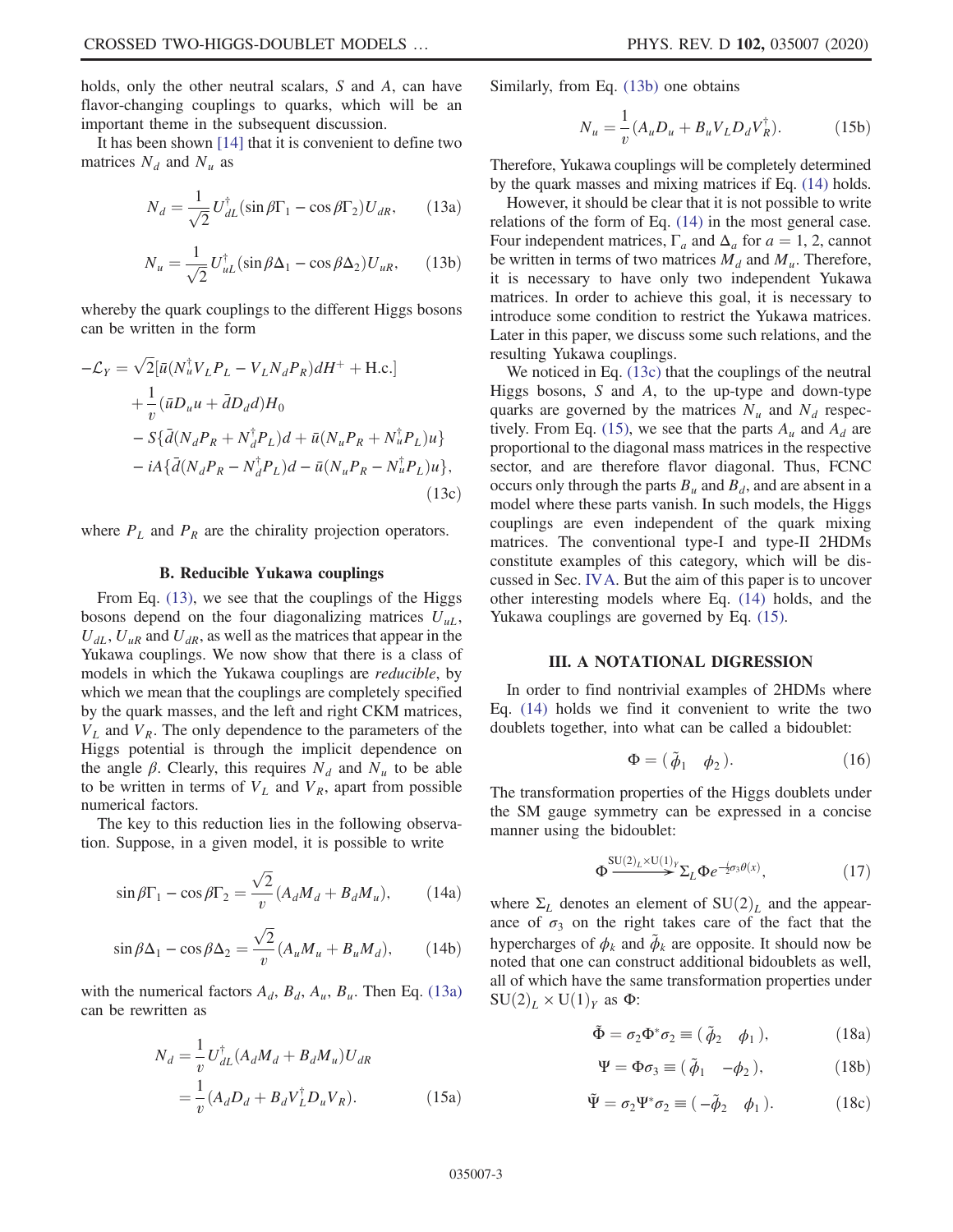In keeping with the bidoublet notation for the Higgs multiplets, the right-handed quark fields can be written in a column with two components. Note that the gauge transformation on this column can also be written in a succinct form:

$$
\begin{pmatrix} u'_R \\ d'_R \end{pmatrix} \xrightarrow{\text{SU}(2)_L \times \text{U}(1)_Y} e^{+\frac{i}{6}\theta(x)} e^{+\frac{i}{2}\sigma_3 \theta(x)} \begin{pmatrix} u'_R \\ d'_R \end{pmatrix}, \qquad (19)
$$

whereas the transformation of the left-handed quark doublets are given by

$$
Q'_L \stackrel{\text{SU}(2)_L \times \text{U}(1)_Y}{\longrightarrow} \Sigma_L e^{+\frac{i}{6}\theta(x)} Q'_L.
$$
 (20)

The four different Yukawa coupling matrices that appeared in Eq. (2) are now encrypted in the couplings of the quarks with these four different bidoublets given in Eqs. (16) and (18):

$$
-\mathcal{L}_Y = \left[ Y_{\Phi} \bar{Q}_L \Phi \left( \frac{u'_R}{d'_R} \right) + \tilde{Y}_{\Phi} \bar{Q}_L \tilde{\Phi} \left( \frac{u'_R}{d'_R} \right) + Y_{\Psi} \bar{Q}_L \Psi \left( \frac{u'_R}{d'_R} \right) + \tilde{Y}_{\Psi} \bar{Q}_L \tilde{\Psi} \left( \frac{u'_R}{d'_R} \right) \right] + \text{H.c.} \quad (21)
$$

Comparing Eqs. (2) and (21), it is easy to see the relations between the two different sets of notations:

$$
\Gamma_1 = \tilde{Y}_{\Phi} + \tilde{Y}_{\Psi}, \qquad \Gamma_2 = Y_{\Phi} - Y_{\Psi}, \qquad (22a)
$$

$$
\Delta_1 = Y_{\Phi} + Y_{\Psi}, \qquad \Delta_2 = \tilde{Y}_{\Phi} - \tilde{Y}_{\Psi}. \qquad (22b)
$$

#### IV. THE CROSSED 2HDMS

We will now proceed to construct nontrivial examples of 2HDMs where Eq. (14) holds. But first, let us recover the conventional 2HDMs which prevent any FCNC at the tree level.

#### A. Retrieving the type-I and type-II 2HDMs

In type-I 2HDM, only  $\phi_1$  is odd under a  $Z_2$  symmetry while all other fields are even. Consequently, only  $\phi_2$ couples to all the fermions. In the bidoublet notation, we can write this  $Z_2$  symmetry as

$$
\Phi \to -\Phi \sigma_3. \eqno(23)
$$

The above transformation will affect the remaining bidoublet structures as

$$
\Psi \to -\Psi \sigma_3, \qquad \tilde{\Phi} \to \tilde{\Phi} \sigma_3, \qquad \tilde{\Psi} \to \tilde{\Psi} \sigma_3. \quad (24)
$$

The Yukawa Lagrangian of Eq. (21) will remain unaffected by the above transformation if

$$
Y_{\Phi} = -Y_{\Psi} \quad \text{and} \quad \tilde{Y}_{\Phi} = -\tilde{Y}_{\Psi}, \tag{25}
$$

which, in view of Eq.  $(22)$ , implies

$$
\Gamma_1 = \Delta_1 = 0. \tag{26}
$$

It is easy to see that in this model,  $A_u = A_d = -\cot \beta$ ,  $B_u = B_d = 0$ . Since the B coefficients are zero, there is no FCNC in this model.

In type-II 2HDM,  $\phi_1 \rightarrow -\phi_1$  and  $d'_R \rightarrow -d'_R$  under the  $Z_2$  symmetry. Thus,  $\phi_1$  will couple only to the down-type quarks whereas  $\phi_2$  will couple to the up-type quarks. This can be ensured via the following transformations in the bidoublet notation:

$$
\Phi \to -\Phi \sigma_3 \quad \text{and} \quad \begin{pmatrix} u'_R \\ d'_R \end{pmatrix} \to \sigma_3 \begin{pmatrix} u'_R \\ d'_R \end{pmatrix} . \tag{27}
$$

It is then easily seen that to keep the Yukawa Lagrangian of Eq. (21) invariant under the above transformations, we must require

$$
Y_{\Phi} = Y_{\Psi} = 0, \tag{28}
$$

which, in view of Eq.  $(22)$ , translates into

$$
\Delta_1 = \Gamma_2 = 0. \tag{29}
$$

This means that  $A_d = \tan \beta$ ,  $A_u = -\cot \beta$ ,  $B_u = B_d = 0$  in this model.

Note that we could have defined the  $Z_2$  symmetry differently, by omitting the minus sign in the transformation law of right-handed quarks from Eq. (27). That would not have given us a new model: it would have just interchanged the roles of  $\phi_1$  and  $\phi_2$ .

None of the examples presented above belong to the class that we call "crossed 2HDM" or "x2HDM," for reasons that we will explain shortly. They come next.

# B. First example of crossed 2HDM: Connection with left-right symmetry

Consider a symmetry under which the nontrivial transformations are

$$
\Phi \to \Phi \Sigma_R^{\dagger}, \qquad \begin{pmatrix} u'_R \\ d'_R \end{pmatrix} \to \Sigma_R \begin{pmatrix} u'_R \\ d'_R \end{pmatrix}, \tag{30}
$$

where  $\Sigma_R$  is any SU(2) matrix. Since 2 × 2 unitary matrices have the property

$$
\Sigma_R^* = -\sigma_2 \Sigma_R \sigma_2,\tag{31}
$$

it is easily seen that, under the transformation of Eq. (30),  $\Phi$ transforms the same way as  $\Phi$ , but  $\Psi$  and  $\tilde{\Psi}$  do not, because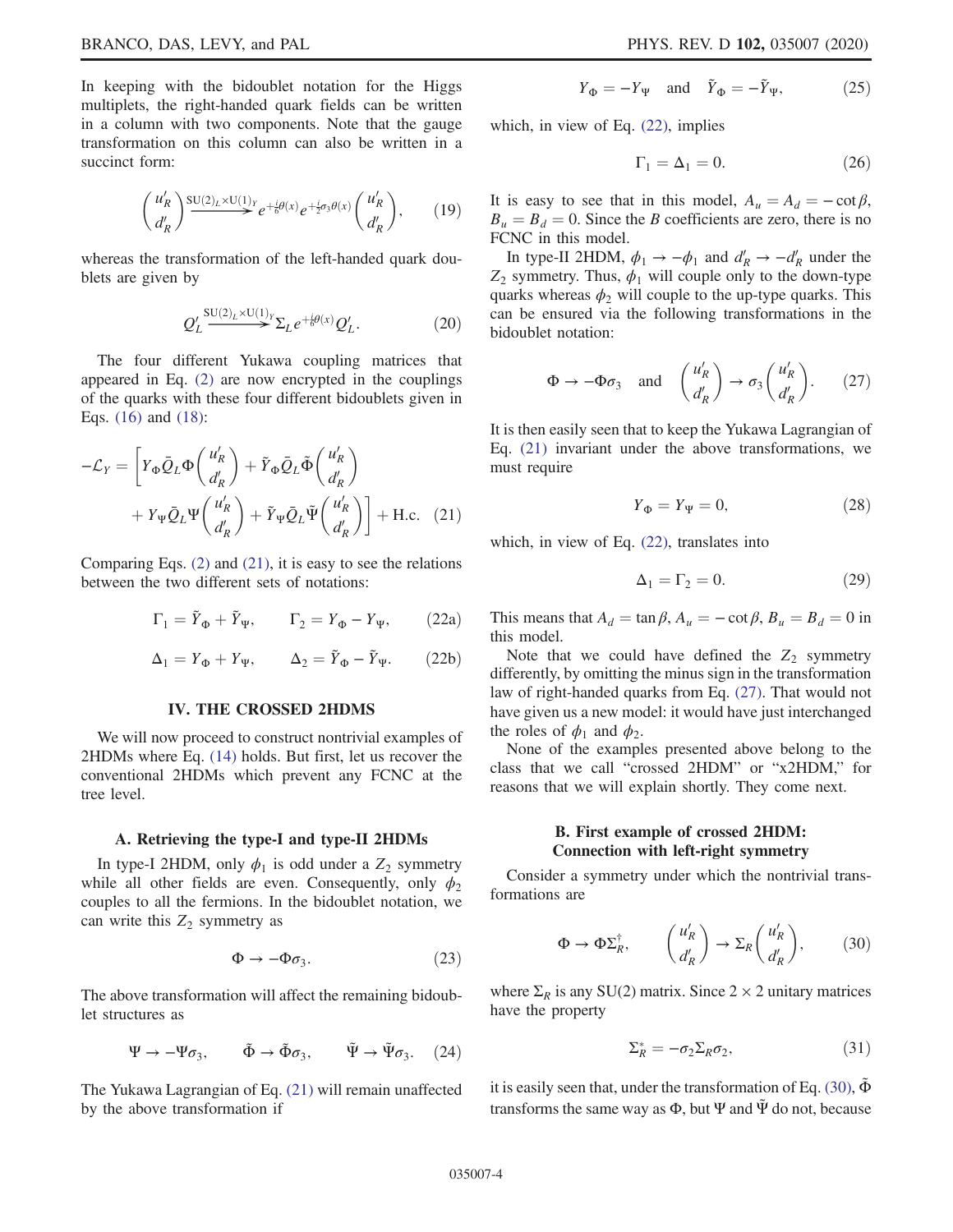of the presence of a factor of  $\sigma_3$  in their definitions. Thus, the Yukawa couplings associated with Ψ and  $\tilde{\Psi}$  are not invariant under this symmetry. It should be noted that this symmetry should be considered as an approximate symmetry, since it does not commute with the hypercharge symmetry. Imposing the symmetry of Eq. (30) on the Yukawa Lagrangian of Eq. (21), we will obtain the following restrictions on the Yukawa matrices:

$$
Y_{\Psi} = \tilde{Y}_{\Psi} = 0, \tag{32}
$$

leading to

$$
\Gamma_1 = \Delta_2 \equiv \Gamma \quad \text{(say)}, \qquad \Gamma_2 = \Delta_1 \equiv \Delta \quad \text{(say)}.
$$
 (33)

In this case we will have the following mass matrices:

$$
M_d = \frac{v}{\sqrt{2}} (\cos \beta \Gamma + \sin \beta \Delta),
$$
  
\n
$$
M_u = \frac{v}{\sqrt{2}} (\cos \beta \Delta + \sin \beta \Gamma).
$$
 (34)

Inverting these equations and comparing with Eq. (14), one obtains

$$
A_d = A_u = \tan 2\beta
$$
,  $B_d = B_u = -\sec 2\beta$ . (35)

Plugging this into the definitions Eq. (15), one obtains

$$
N_d = \frac{1}{v} (\tan 2\beta D_d - \sec 2\beta V_L^{\dagger} D_u V_R), \qquad (36a)
$$

$$
N_u = \frac{1}{v} (\tan 2\beta D_u - \sec 2\beta V_L D_d V_R^{\dagger}).
$$
 (36b)

As such, the FCNC couplings of the neutral Higgs bosons are fully controlled by the quark mixing parameters and tan $\beta$ . This is a crossed 2HDM, which we will call x2HDM-1 in subsequent discussion.

The symmetry of Eq. (30), which was used to arrive at this model, is qualitatively different from those introduced in Sec. IVA. The point is that the transformations produce linear superpositions of the SM doublets  $\tilde{\phi}_1$  and  $\phi_2$ . Since these two objects have opposite hypercharges, such mixing is not allowed by gauge symmetry. So, a symmetry of this sort can be imposed on the Yukawa sector only, although it will be violated by the gauge interactions, and therefore can only be an approximate symmetry of the full Lagrangian. We call these *crossed* symmetries because it connects across different hypercharges.

However, the particular transformations of Eq. (30) can easily be promoted to be a symmetry of the full Lagrangian. These transformations are easily seen as the transformations of the relevant fields under an  $SU(2)_R$  symmetry. Thus, in effect, the imposition of the symmetry of Eq. (30) implies that the Yukawa couplings have a symmetry  $SU(2)<sub>L</sub> \times SU(2)<sub>R</sub> \times U(1)$ , which is the gauge symmetry of the LRSMs [15–17]. We can therefore extend the symmetry to the entire Lagrangian and build a LRSM. In fact, our Yukawa couplings are no different than the usual ones encountered in the LRSMs that involve a bidoublet Higgs multiplet  $\Phi$  transforming as the (2,2,0) representation of the gauge group. In the context of LRSMs, it was noted [18] that the fermion couplings with Higgs bosons depend only on  $V_L$  and  $V_R$ .

#### C. More examples of crossed 2HDM

So far, our approach may appear as a convoluted exercise to connect the LRSM with 2HDM. However, the notations that we adopted in this paper can be used to uncover new types of 2HDMs which were previously unknown.

As an example, we introduce a  $Z_2$  symmetry in the following form:

$$
\Phi \to \Phi \sigma_1, \qquad \begin{pmatrix} u'_R \\ d'_R \end{pmatrix} \to \sigma_1 \begin{pmatrix} u'_R \\ d'_R \end{pmatrix}.
$$
 (37)

Note that this also does not commute with the hypercharge symmetry, and therefore should be considered as an approximate symmetry. This symmetry, when imposed on the Yukawa Lagrangian of Eq. (21), implies the following:

$$
\tilde{Y}_{\Phi} = Y_{\Psi} = 0, \tag{38}
$$

which means

$$
\Gamma_1 = -\Delta_2 \equiv \Gamma
$$
 (say),  $\Gamma_2 = \Delta_1 \equiv \Delta$  (say). (39)

This model will be called x2HDM-2. As a consequence of Eq. (39), the quark mass matrices will now become

$$
M_d = (\cos \beta \Gamma + \sin \beta \Delta) v / \sqrt{2},
$$
  
\n
$$
M_u = (\cos \beta \Delta - \sin \beta \Gamma) v / \sqrt{2}.
$$
\n(40)

Inverting these equations and comparing with Eq. (14), one obtains

$$
A_d = A_u = 0, \qquad B_u = -B_d = 1. \tag{41}
$$

As a result, the matrices  $N_u$  and  $N_d$  are given by

$$
N_d = -\frac{1}{v} V_L^{\dagger} D_u V_R, \qquad (42a)
$$

$$
N_u = -\frac{1}{v} V_L D_d V_R^{\dagger}.
$$
 (42b)

This is an intriguing case where the Yukawa couplings with physical Higgs bosons are independent of  $\tan \beta$ , the ratio of the two VEVs.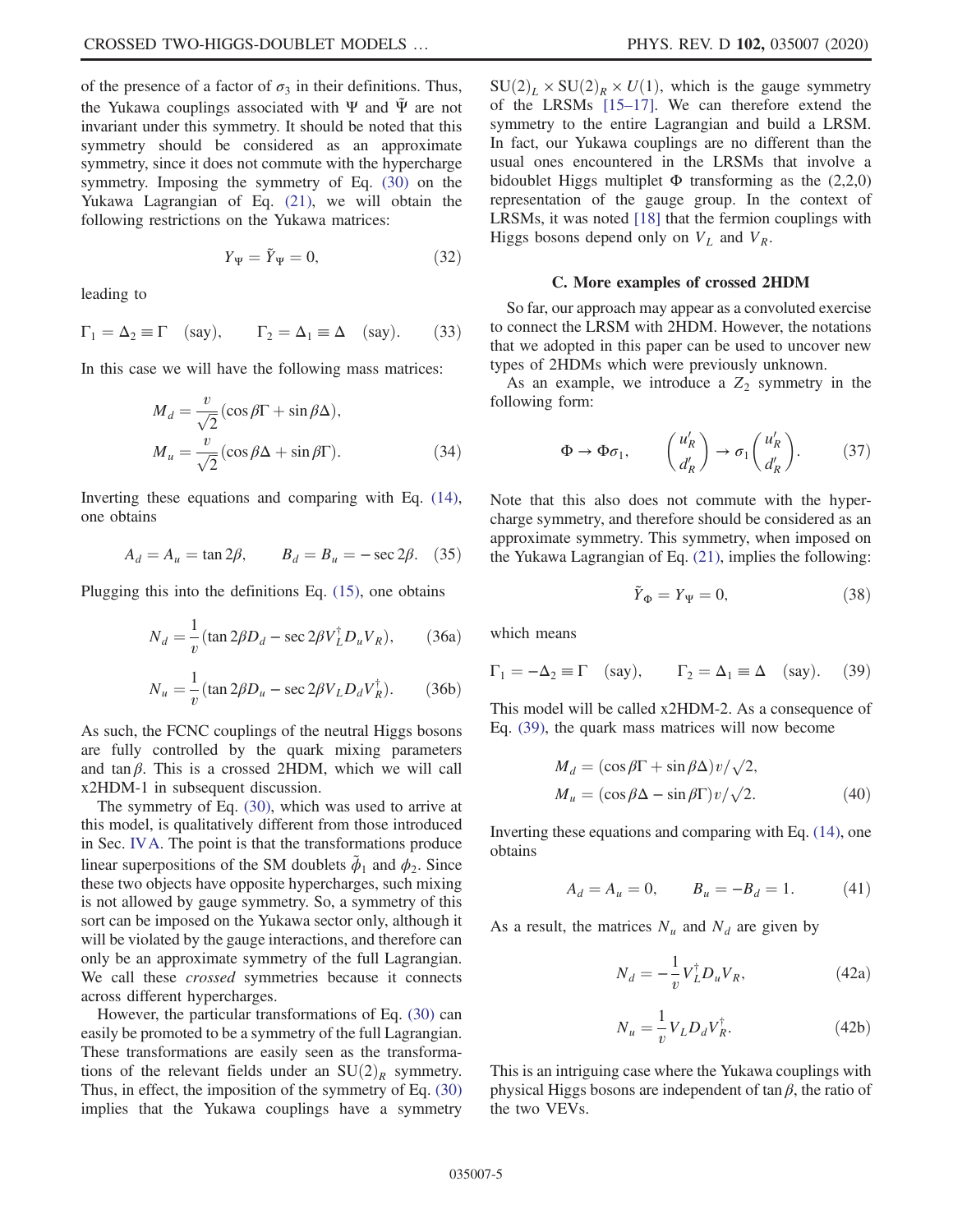One may consider other relations among the Yukawa matrices  $Y_{\Phi}$ ,  $\tilde{Y}_{\Phi}$ ,  $Y_{\Psi}$  and  $\tilde{Y}_{\Psi}$ , which can potentially give rise to different structures of  $N_u$  and  $N_d$ . Not all relations will produce new models. For example, changing  $\sigma_1$  to  $\sigma_2$ in Eq. (37) produces the same restrictions on Yukawa couplings as those shown in Eq. (39). Some other conditions might result in equations which imply only an interchange of the names  $\phi_1$  and  $\phi_2$ , and therefore a redefinition of  $\beta$ . But there is no reason why more models cannot be produced which have different physical implications. However, it is not always straightforward to motivate arbitrary relations between the Yukawa matrices from symmetries.

#### D. Some specificities on the x2HDMs

It has been pointed out that, unlike the symmetries in Eqs.  $(23)$  and  $(27)$ , the ones shown in Eqs.  $(30)$  and  $(37)$ mix fields with different hypercharges. Therefore, these symmetries do not commute with the  $U(1)_Y$  part of the SM gauge symmetry. Thus, as previously stated, it should be considered as an approximate symmetry, imposed only on the Yukawa sector, and can prevail in the Lagrangian only in the limit when the  $U(1)_Y$  gauge coupling  $(g')$  vanishes. This approximate character or, in other words, the interference with the SM hypercharge gauge group can be explicitly seen through the computation of the renormalization group equations of the Yukawa couplings. If the relations of Eq. (33) or Eq. (39) are imposed at a certain scale, then they will evolve with the change of scale according to the formulas [1]

$$
16\pi^2 \frac{d}{d \ln \mu} (\Delta_1 - \Gamma_2) = -g'^2 \Delta,
$$
  

$$
16\pi^2 \frac{d}{d \ln \mu} (\Gamma_1 \mp \Delta_2) = g'^2 \Gamma,
$$
 (43)

where we assume the presence of right-handed neutrinos with appropriate Yukawa interactions involving the doublet Higgs bosons, and extend the symmetry to the leptonic sector. In Eq. (43), the minus and plus signs in front of  $\Delta_2$ correspond to x2HDM-1 and x2HDM-2, respectively. The couplings without any subscripts on the right sides have been defined in Eqs. (33) and (39).

By taking a closer look at the relations of both x2HDMs, it is possible to extract one characteristic which is general to all x2HDMs. Suppose the inversion of Eq. (7) yields the solutions

$$
\Gamma = p_1 M_u + p_2 M_d, \qquad \Delta = q_1 M_u + q_2 M_d, \qquad (44)
$$

for some assignment of  $\Gamma$  and  $\Delta$  from among the four Yukawa matrices. We can now form the traces of the Hermitian matrices  $\Gamma^{\dagger} \Gamma$  and  $\Delta^{\dagger} \Delta$ , each of which will contain four terms. Since  $Tr(M_u^{\dagger} M_u) \approx m_t^2$ , we expect this term to dominate. If it indeed does, then

$$
\frac{\operatorname{Tr}(\Gamma^{\dagger}\Gamma)}{\operatorname{Tr}(\Delta^{\dagger}\Delta)} = \frac{p_1^2}{q_1^2} + \text{(small terms)}.
$$
 (45)

This means that there should a strong correlation between the square root of the left side of this equation and  $|p_1/q_1|$ . For all x2HDMs presented here,  $|p_1/q_1| = |\tan \beta|$ . The correlation is shown in Fig. 1.

What we do to plot the graphs is this. We take the quark masses as given, and also the components of  $V<sub>L</sub>$ . We then randomly generate  $U_{uL}$ ,  $U_{uR}$  and  $U_{uR}$ , find  $U_{dL}$  from Eq. (9), and, with each random choice, generate  $M_d$  and  $M_u$ from Eq. (8) and use Eq. (44), as applicable to a particular model, to find  $\Gamma$  and  $\Delta$ . These are then used to make the plot, and the correlation clearly shows.

We notice from Fig. 1 the weakening of the correlation as we move away from tan  $\beta = 1$ . This can be understood as a direct consequence of the strong hierarchy between the upand down-quark masses. For tan  $\beta \approx 1$ , we need to arrange a cancellation in the expression for  $M_d$  to reproduce such a strong hierarchy. This will approximately fix  $tan \beta$ . However, for tan  $\beta$  far away from unity (i.e., for either  $\sin \beta$  or  $\cos \beta$  close to zero), the matrices Γ and Δ in



FIG. 1. Plot of  $\tan \beta$  vs  $R = \sqrt{\text{Tr}(\Gamma^{\dagger}\Gamma)/\text{Tr}(\Delta^{\dagger}\Delta)}$  for randomly generated  $\Gamma$  and  $\Delta$ . The shaded region is consistent with the observed quark masses and mixings, in the x2HDM-1 (left) and x2HDM-2 (right). We impose a perturbativity limit of  $|\Gamma_{ab}|, |\Delta_{ab}| \leq 1$ .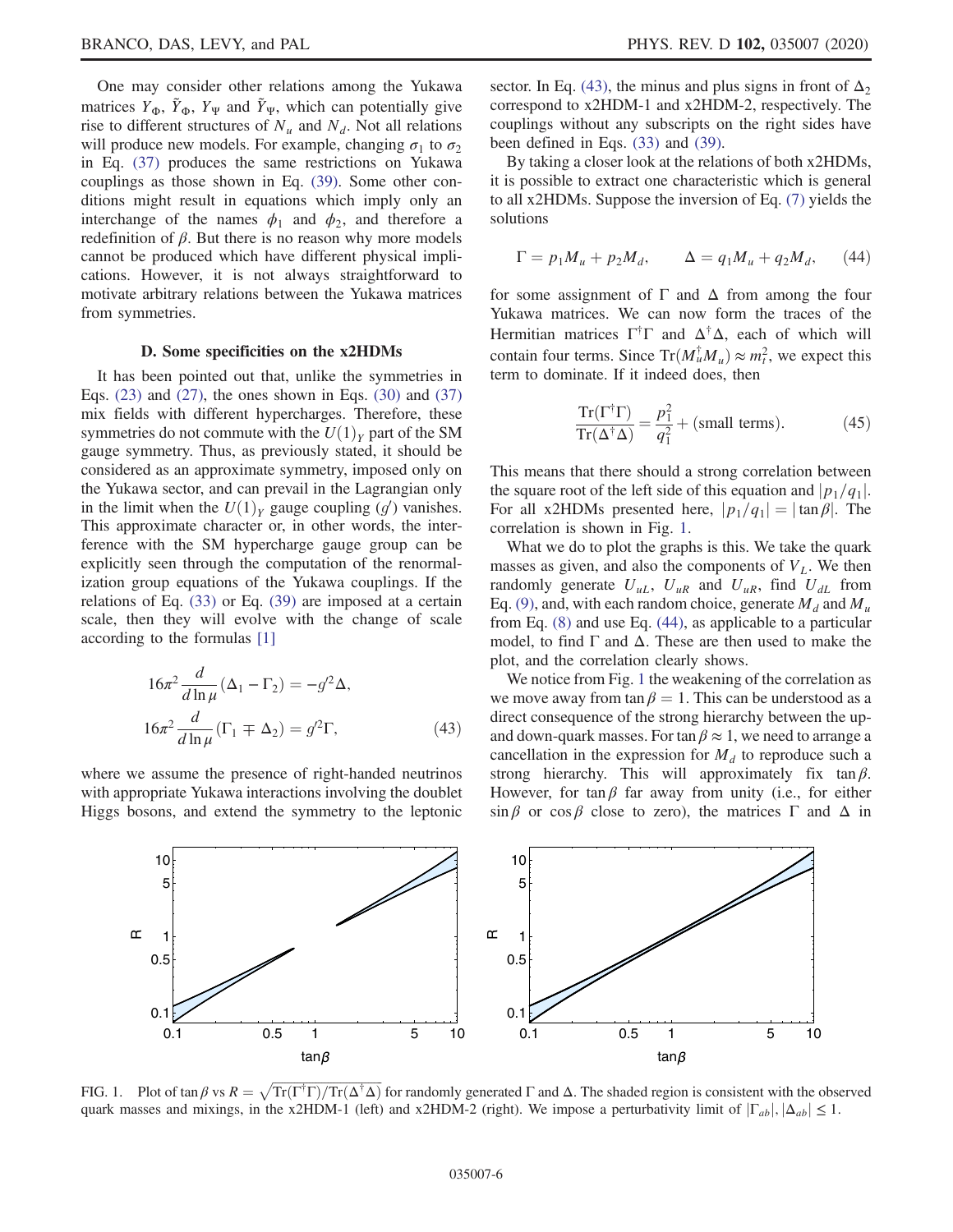Eqs. (34) and (40) effectively serve as independent sources of masses for the up- and down-type quarks.

One particular aspect of the x2HDM-1 can easily be seen by looking at Eq. (34). Namely, for tan  $\beta = 1$  we will have  $M_u = M_d$  leading to unacceptable phenomenological results. Therefore we must be away from  $tan \beta = 1$  to reproduce realistic values for the physical quark masses and mixings. Additionally, problems in the region surrounding  $\tan \beta = 1$  can be understood by inverting Eq. (34) to obtain Γ and Δ in terms of  $M_u$  and  $M_d$ . These expressions will have terms proportional to sec  $2\beta$ , which is large near the  $tan \beta = 1$  region, leading to nonperturbative Yukawa couplings. One may then naturally wonder how close can tan  $\beta$ be to unity so that the observed values of the quark masses and mixings are recovered while, at the same time, the elements of Yukawa matrices in Eq. (33) are kept under the perturbative limit,  $|\Gamma_{ab}|, |\Delta_{ab}| \leq 1$ . From Fig. 1 (left), we can read the forbidden region in  $\tan \beta$  as follows:

$$
0.75 \lesssim \tan \beta \lesssim 1.33. \tag{46}
$$

We argued earlier that the model presented in Sec. IV B is the low-energy limit of the left-right symmetric model. In this connection, it should be pointed out that our results on  $tan \beta$  are equally applicable in the case of LRSM where  $tan \beta$  will obviously be redefined as the ratio of the two VEVs of the bidoublet. It should also be noted that despite the LRSM being in existence for decades, such constraints on tan  $\beta$  have not been emphasized earlier.

## V. PHENOMENOLOGY OF THE X2HDMS

Our goal was to relate the FCNC parameters to the lefthanded and right-handed quark mixing parameters. Having achieved that goal, we now briefly turn our attention to the consequences of experimental constraints on the models. More specifically, by relating  $N_d$  with  $V_R$ , we greatly reduce the free parameters of the model, yet these FCNC contributions are still present at the tree level. As such, as our first objective, we set out to neutralize these contributions to minimize the impact they have on neutral meson mixing. We expect this to lead to a very constrained  $V_R$ , due to the high experimental precision of  $\Delta M_p$ , where  $P = K, B_s, B_d$ . Interestingly, the coupling structure of the x2HDMs is such that these are the same couplings that drive the fermionic decays of the nonstandard scalars of the model. Thus, by finding one  $V_R$  compatible with  $\Delta F = 2$  flavor observables, the models will have a distinct prediction for the ratio of fermionic non-SM scalar decays:  $Br(S, A \rightarrow \bar{f}f)/Br(S, A \rightarrow \bar{b}b)$ . As mentioned earlier, we work under the assumption of the alignment limit, where  $H_0$  is a SM-like Higgs particle with flavor-diagonal couplings. Thus, all new physics' (NP) FCNC contributions come exclusively from S and A.

To tame the tree-level effects of the nonstandard scalars in  $\Delta M_p$ , we first write the relevant expression for the

NP contribution to the meson mass difference  $(\Delta M_P^{\text{NP}})$ as [19,20]

$$
2M_P \Delta M_P^{\rm NP} = \left| \left( \frac{1}{M_A^2} - \frac{1}{M_S^2} \right) [((N_d^*)_{{j_l}})^2 + ((N_d)_{ij})^2] \frac{5}{3} M_P^{0,F} - \left( \frac{1}{M_A^2} + \frac{1}{M_S^2} \right) 2(N_d)_{ij} (N_d^*)_{ij} \times \left( \frac{M_A^{0,F}}{3} - 2M_P^{0,F} \right) \right|, \tag{47}
$$

where  $P = \bar{q}_i q_j$ , and

$$
M_P^{0,F} = -f_P^2 \frac{M_P^4}{(m_{q_i} + m_{q_j})^2}, \qquad M_A^{0,F} = f_P^2 M_P^2. \tag{48}
$$

In the above,  $m_{q_i}$  is the mass of the quark  $q_i$ , whereas  $f_p$ and  $M<sub>P</sub>$  are the decay constant and the mass of the meson P, respectively.

Clearly, in the limit  $M<sub>S</sub> = M<sub>A</sub>$ , there is a cancellation in the first term of Eq. (47). In order to sufficiently dilute the contribution of the second term of Eq. (47), we require, as an example,  $(N_d)_{21} \sim (N_d)_{31} \sim (N_d)_{23} \sim 0$ , which leads to  $\Delta M_P^{\text{NP}} \sim 0$ . Ignoring, for now, the possible phases of  $V_R$ , we can constrain the three Euler angles through the three conditions above. This fixes  $V_R$  to a very precise degree, where one specific example is (assuming the Wolfenstein parametrization of  $V_L$  [21])

$$
V_R \approx \begin{pmatrix} 1 & 6.65 \times 10^{-5} & 3.86 \times 10^{-4} \\ -3.92 \times 10^{-4} & 0.169 & 0.986 \\ 1.20 \times 10^{-7} & -0.986 & 0.169 \end{pmatrix}.
$$
 (49)

Using this  $V_R$ , we have explicitly checked that the  $\Delta F = 2$ contributions to  $K$ ,  $B_s$ , and  $B_d$  oscillations are under control for  $M_s = M_A \sim \mathcal{O}$  (TeV). It is interesting to note that, in this particular example, some of the off-diagonal terms are quite large.

Now that we have established that TeV-scale nonstandard scalars can successfully negotiate the stringent  $\Delta F = 2$ flavor constraints, it is interesting to find distinctive features of these scalars. To this end, we notice that the decays  $S, A \rightarrow \bar{q}_i q_i$  will be governed by the elements of  $N_u$  and  $N_d$  which are now almost fixed because  $V_R$ is approximately defined in Eq. (49). This is a consequence of the reducible Yukawa parameters structure of the x2HDMs, leaving all flavor couplings to be governed by  $V_L$  and  $V_R$ . Thus, we can wonder what are the effects of flavor data in the non-SM scalar branching ratios. By taking Eq. (49), we are fully equipped to compute the relevant two-body scalar decays into a quark antiquark pair. For benchmark values of  $M<sub>S</sub> = M<sub>A</sub> = 1.5$  TeV, the results are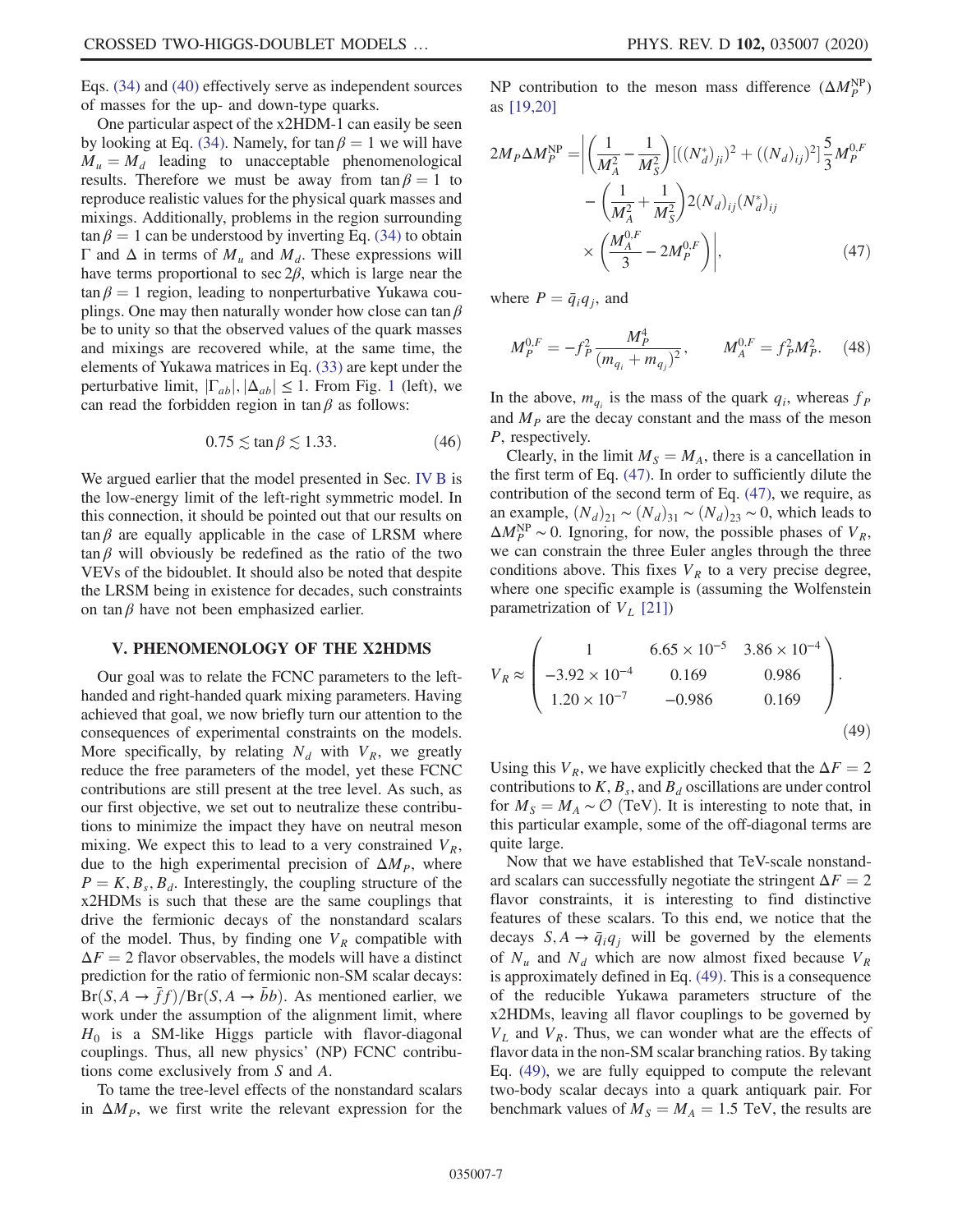shown in Table I for x2HDM-2, where the FCNCs are independent of tan $\beta$ , leading to fixed values of the branching ratios for any particular  $V_R$ . The results for x2HDM-1 are shown in Fig. 2, due to the explicit dependence on  $tan \beta$ . In the case of x2HDM-2, the nonstandard scalars will preferably decay into down-type quarks, because the couplings are proportional to the uptype masses, whereas the up-type decays are proportional to the down-type masses, as seen in Eq. (42). For the x2HDM-1, the same does not necessarily hold, as there are two contributions for flavor-diagonal decays, as shown in Eq. (36). The different dependence on  $\tan \beta$  of both contributions will make the  $S \rightarrow \bar{t}t$  or  $S \rightarrow \bar{b}b$  predominance be fully determined by tan  $β$ . In fact, in the x2HDM-1 we find that the  $\bar{b}b$  final state only surpasses  $\bar{t}t$  for values of  $\tan \beta \gtrsim 10$ . In the limit  $\tan \beta \to \infty$ , the Yukawa couplings of x2HDM-1 and x2HDM-2 are equal, apart from sign differences which are irrelevant here, as can be seen from Eqs. (36) and (42). We can see the predominance of  $bb$ decays over  $\bar{t}$  in Table I. From Fig. 2, we see that the  $\bar{b}s$ final state dominates over the  $\overrightarrow{b}b$ . This can easily be understood in the light of  $N_d$ , where for the particular example of  $V_R$  used, the entry  $(N_d)_{32}$  is 1 order of magnitude above  $(N_d)_{33}$ . This occurs because of the large (23) element of  $V_R$ , as shown in Eq. (49), which means a large ts element of  $V_R$ , because of which the s quark channel gets an enhancement with respect to the b quark channels from the t-quark mass. By inspecting Fig. 2, we can also see the interplay between the two terms of Eq. (36), which gives different behaviors to  $S \rightarrow \bar{t}t$ and  $S \rightarrow \overline{t}c$ .



FIG. 2. Log-log plot of relative branching ratios for the S decay into quark-antiquark pairs, normalized by its branching ratio into a bb quark pair, as a function of tan  $\beta$ , for the x2HDM-1, for  $M<sub>S</sub> = M<sub>A</sub> = 1.5$  TeV. The region for tan  $\beta$  which was excluded in Fig. 1 is intentionally kept out in these plots. The relative branching ratios for A are very similar.

TABLE I. Relative branching ratios for the two-body fermionic decays of S and A for the x2HDM-2, normalized by the branching ratio of the decay into a  $\bar{b}b$  pair, for  $M_s = M_A = 1.5$  TeV. One of the quarks in each process is to be taken to be an antiquark. We have not marked which one, because the result is independent of this choice.

| x2HDM-2 $H \rightarrow ss$ $H \rightarrow bs$ $H \rightarrow cc$ $H \rightarrow tc$ $H \rightarrow tt$ |  |                                                                                                |                                          |
|--------------------------------------------------------------------------------------------------------|--|------------------------------------------------------------------------------------------------|------------------------------------------|
|                                                                                                        |  | $H \rightarrow bb$ $H \rightarrow bb$ $H \rightarrow bb$ $H \rightarrow bb$ $H \rightarrow bb$ |                                          |
| $H \equiv S$<br>$H \equiv A$                                                                           |  | $6 \times 10^{-2}$ 17 $4 \times 10^{-5}$ 10 <sup>-2</sup>                                      | $5 \times 10^{-4}$<br>$6 \times 10^{-4}$ |

The features shown in this section are a distinctive characteristic of the x2HDMs, which can be used to falsify the models here shown.

## VI. SUMMARY

In this paper, we studied some properties of a minimal extension of the SM, the 2HDM, and, in particular, focused on the study of the FCNCs of the model. We studied different variants of the 2HDM, resulting from the imposition of different symmetries on the Yukawa interactions of the model. Since these symmetries do not commute with the full gauge group of the SM Lagrangian (in practice, they are broken by the hypercharge), the imposed symmetries are effectively approximate symmetries of the theory. Taking advantage that the renormalization group equations of the 2HDM are well known, assuming the symmetry to be a true symmetry of the Lagrangian at an energy scale  $\mu$ , it is possible to compute the evolution of the deviation from the symmetric situation with respect to the energy scale.

We advocate the bidoublet notation, widely popular in the context of left-right symmetric theories, applied to the context of the 2HDM. While it may seem a convoluted exercise which increases the problem's complexity, we argue for its benefits. Namely, imposing simple symmetries on the bidoublet, we are able to recover the paradigmatic type-I and type-II 2HDM models, as well as formulate two new 2HDM variants, which until now remained unstudied.

Through this paper, our main goal was to search for models where the general arbitrariness of the FCNC couplings was reduced, following the motivation of BGL models, by relating these couplings with the quark mixing matrices. We find a class of new models, where the FCNCs are controlled by the left- and right-handed quark mixings. Due to the particular relations between the Yukawa matrices of the model, we name this new class of models the crossed 2HDM (x2HDM). In one of these such models, the x2HDM-1, we show that it is possible to impose a symmetry on the Yukawa sector such that the FCNCs are fully controlled by the left- and right-handed CKMs, as well as the ratio between the scalar doublets VEVs. We also point out that, while this symmetry is approximate in the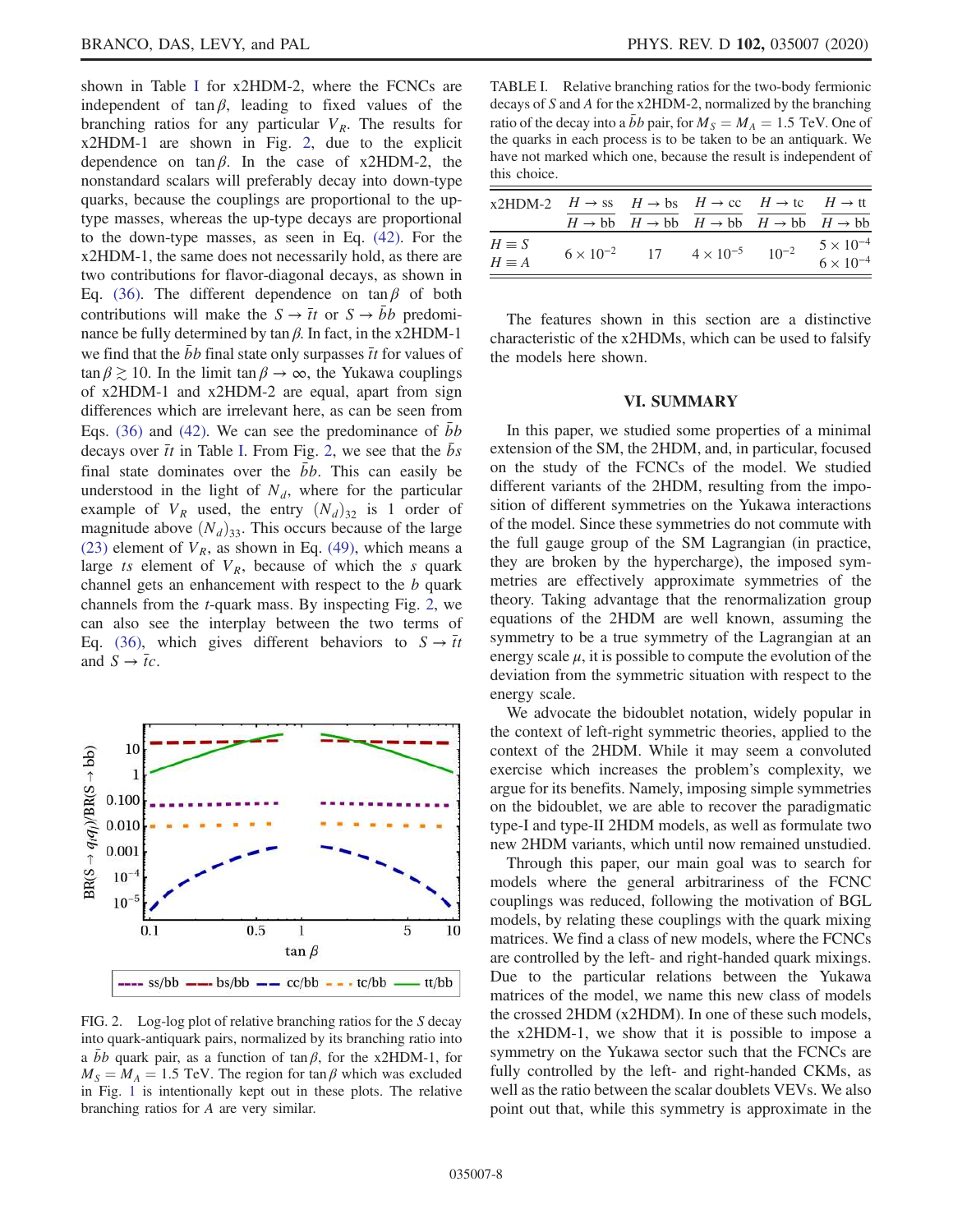2HDM context, it is automatically imposed when dealing with the LRSM. As such, this model can be taken as the electroweak scale incarnation of the LRSM, given that the LRSM relies on a 2HDM structure. Following up on this intimate connection between the x2HDM-1 and the LRSM, a comprehensive flavor analysis, when paired up with the renomalization group analysis, may lead to valuable insight on the validity of some LRSMs, which we wish to explore in a future work. Furthermore, it is important to note that some of the conclusions obtained for the x2HDM-1 are equally valid or extendable to the LRSM, such as the excluded region for the Higgs doublets' (the bidoublet's in the LRSM context) VEVs. We also present a second model, dubbed x2HDM-2, where the FCNC structure is further simplified, being entirely controlled by the left- and righthanded CKMs, independent of the VEV ratio. While we do not present a UV completion for this model, we consider this model as a valuable argument for the benefits of a change of outlook (in this case, notations), to uncover new interesting possibilities.

We have also performed a phenomenological analysis of the x2HDMs, to showcase their predictive power. In the paradigm of the alignment limit, as well as assuming  $M<sub>S</sub> = M<sub>A</sub>$ , the tree-level contributions to the  $\Delta F = 2$ processes are simplified, but still remain. As such, the restrictive flavor data on  $\Delta M_K$ ,  $\Delta M_{B_s}$ , and  $\Delta M_{B_d}$ , constrain the model. However, the same couplings are responsible not only for the neutral meson oscillations, but also for other flavor processes such as the two-body fermionic decays of the nonstandard scalars of the theory. As such, a specific example for  $V_R$  is shown, which was obtained by requiring the compatibility of the models with  $\Delta F = 2$ data. It leads to specific values for the branching ratios of both S and A for the x2HDM-2, and a distinctive pattern of these quantities as a function of tan  $\beta$  for the x2HDM of type 1.

As a final note, hopefully, the explicit relation between the x2HDM-1 and the LRSM, together with the economical structure of the FCNCs of both x2HDMs, as well as the benefits of a change in notation for uncovering models, will lead to a renewed aesthetic motivation for the study of 2HDMs, apart from the supersymmetric embedding.

#### ACKNOWLEDGMENTS

The work of G. B. was supported by Fundação para a Ciência e a Tecnologia (FCT, Portugal) through Projects No. CFTP-FCT Unit 777 (UID/FIS/00777/2013 and UID/ FIS/00777/2019), No. CERN/FIS-PAR/0004/2017, and No. PTDC/FIS-PAR/29436/2017 which are partially funded through POCTI (FEDER), COMPETE, QREN and EU. The work of M. L. is funded by Fundação para a Ciência e Tecnologia-FCT Grant No. PD/BD/150488/2019, in the framework of the Doctoral Programme IDPASC-PT. The research of P. B. P. was supported by the SERB Grant No. EMR/2017/001434 of the Government of India. D. D. and P. B. P. gratefully acknowledge the warm hospitality of CFTP, Lisbon where part of this work was done.

- [1] G. Branco, P. Ferreira, L. Lavoura, M. Rebelo, M. Sher, and J. P. Silva, Theory and phenomenology of two-Higgsdoublet models, Phys. Rep. 516, 1 (2012).
- [2] G. Bhattacharyya and D. Das, Scalar sector of two-Higgs-doublet models: A minireview, Pramana 87, 40 (2016).
- [3] S. L. Glashow and S. Weinberg, Natural conservation laws for neutral currents, Phys. Rev. D 15, 1958 (1977).
- [4] D. Das, 2HDM without FCNC: Off the beaten tracks, Eur. Phys. J. C 78, 650 (2018).
- [5] F. J. Botella, F. Cornet-Gomez, and M. Nebot, Flavor conservation in two-Higgs-doublet models, Phys. Rev. D 98, 035046 (2018).
- [6] G. C. Branco, W. Grimus, and L. Lavoura, Relating the scalar flavor changing neutral couplings to the CKM matrix, Phys. Lett. B 380, 119 (1996).
- [7] G. Bhattacharyya, D. Das, and A. Kundu, Feasibility of light scalars in a class of two-Higgs-doublet models and their decay signatures, Phys. Rev. D 89, 095029 (2014).
- [8] F. Botella, G. Branco, A. Carmona, M. Nebot, L. Pedro, and M. Rebelo, Physical constraints on a class of two-Higgs

doublet models with FCNC at tree level, J. High Energy Phys. 07 (2014) 078.

- [9] R. N. Mohapatra, G. Yan, and Y. Zhang, Ameliorating Higgs induced flavor constraints on TeV scale  $W_R$ , Nucl. Phys. B948, 114764 (2019).
- [10] G. Bhattacharyya, D. Das, P. B. Pal, and M. Rebelo, Scalar sector properties of two-Higgs-doublet models with a global U(1) symmetry, J. High Energy Phys. 10 (2013) 081.
- [11] D. Das and I. Saha, Search for a stable alignment limit in two-Higgs-doublet models, Phys. Rev. D 91, 095024 (2015).
- [12] P. B. Dev and A. Pilaftsis, Maximally symmetric two Higgs doublet model with natural Standard Model alignment, J. High Energy Phys. 12 (2014) 024; Erratum, J. High Energy Phys. 11 (2015) 147.
- [13] D. Das and I. Saha, Alignment limit in three Higgs-doublet models, Phys. Rev. D 100, 035021 (2019).
- [14] F.J. Botella, G.C. Branco, and M.N. Rebelo, Minimal flavor violation and multi-Higgs models, Phys. Lett. B 687, 194 (2010).
- [15] R. Mohapatra and J.C. Pati, A natural left-right symmetry, Phys. Rev. D 11, 2558 (1975).